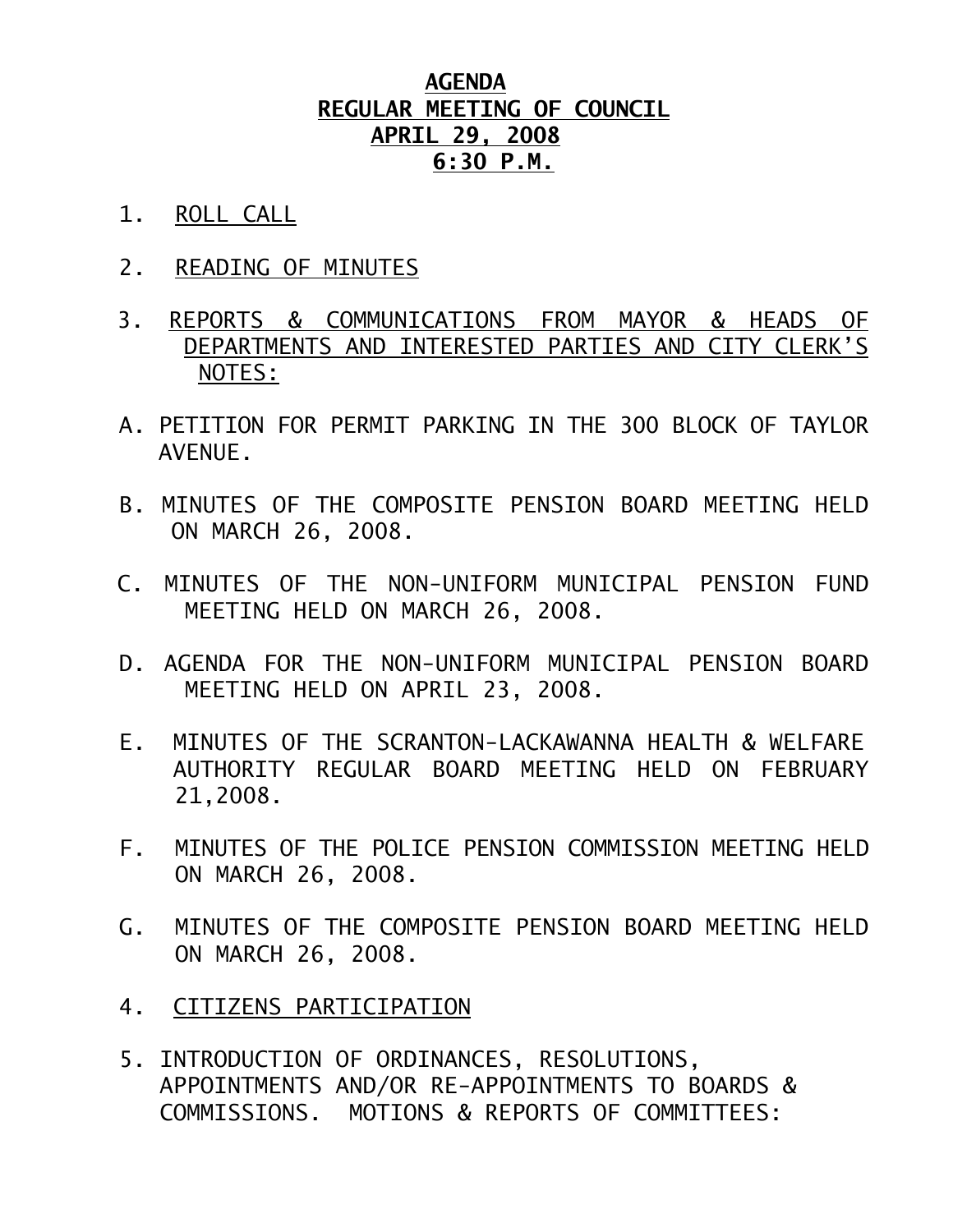5 A. MOTIONS

B.

 FOR INTRODUCTION – A RESOLUTION – AUTHORIZING THE MAYOR AND OTHER APPROPRIATE CITY OFFICIALS TO ENTER INTO A CONTRACT WITH THE COMMONWEALTH OF PENNSYLVANIA DEPARTMENT OF COMMUNITY AND ECONOMIC DEVELOPMENT ("DCED") FOR ITS EMERGENCY RESPONDERS RESOURCE AND TRAINING RECEIVE A \$30,000.00 GRANT TO UPDATE FIRE PROGRAM TO RECEIVE A \$3<br>DEPARTMENT EQUIPMENT.

C.

 FOR INTRODUCTION – A RESOLUTION – AUTHORIZING THE MAYOR AND OTHER APPROPRIATE CITY OFFICIALS FOR THE CITY OF SCRANTON TO ENTER INTO REFINANCE AGREEMENT FOR THE COMMERCIAL INDUSTRIAL REVOLVING LOAN PROGRAM, PROJECT NO. 150.16 IN REGARDS TO PAUL S. COOPER, JOHN B. COOPER AND ANGELA COOPER D/B/A 519 LINDEN STREET COMPANY.

6. CONSIDERATION OF ORDINANCES – READING BY TITLE

A.

NO BUSINESS AT THIS TIME.

7. FINAL READING OF RESOLUTIONS AND ORDINANCES – CONSIDERATION FOR ADOPTION:

A.

 FOR CONSIDERATION FOR THE COMMITTEE ON PUBLIC SAFETY – FOR ADOPTION – FILE OF COUNCIL NO. 22, 2008 - ESTABLISHING A "NO PARKING" ZONE ALONG THE WESTERLY SIDE OF HARRISON AVENUE(S.R.6011) FROM MULBERRY STREET SOUTH 265 FEET TO ALLOW FOR SIGHT DISTANCE FOR A PROPOSED DRIVEWAY BY MR. EUGENE O'NEIL FOR A PROPERTY LOCATED AT 319-321 HARRISON AVENUE.

8. ADJOURNMENT:

 KAY GARVEY CITY CLERK SCRANTON, PENNSYLVANIA